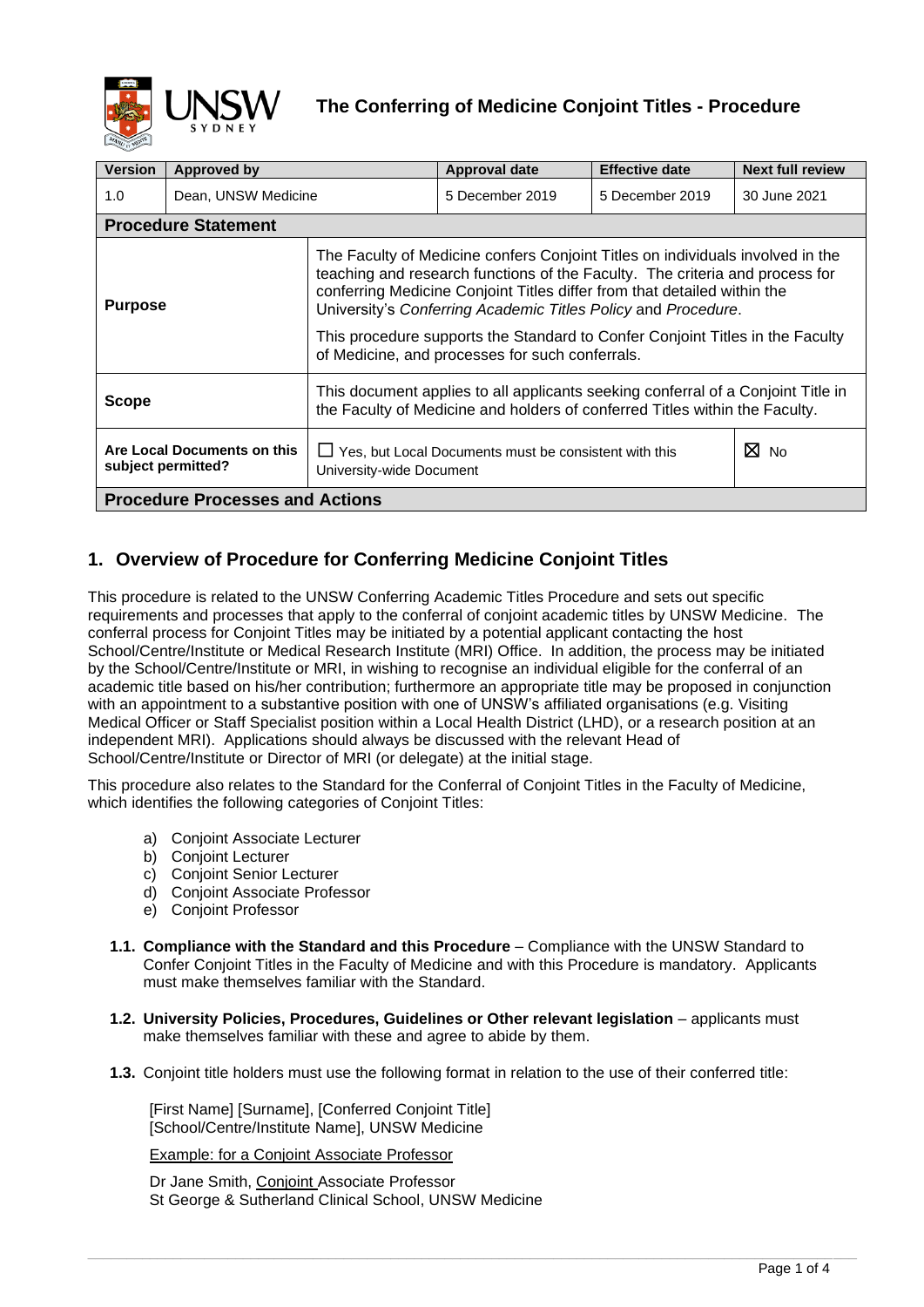- **1.4.** A Conjoint Title can only be conferred upon an individual in respect of a single School/Centre/Institute as the primary site (this is referred to as the School/Centre/Institute where the title is held). This does not preclude teaching, research or student supervision within another School/Centre/Institute or MRI. The title ordinarily will be held in the School/Centre/Institute in which the title holder primarily undertakes his or her clinical or research activities.
- **1.5.** All Conjoint Titles shall be for a defined term and the letter advising an applicant of the conferral of a Conjoint Title (**Conferral Letter**) will specify this. At the expiry of the term all access, benefits and privileges granted as a result of the Conjoint Title will cease unless the Conjoint Title is renewed for a further term in accordance with this Procedure. Prior to any renewal, the Faculty will review the contribution made by the title holder during the term of the Conjoint Title, including compliance with the requirements of this Procedure and the Conferring Academic Titles Policy and Procedure. A review of this nature may also be conducted by the Faculty during the term of a Conjoint Title.
- **1.6.** In addition, a Conjoint Title may be withdrawn by written notice to the title holder in the circumstances and in the manner described in the Conferring Academic Titles Policy.

The usual duration of Conjoint Titles are as follows:

- Conjoint Associate Lecturer– 1 Year
- Conjoint Lecturer– 3 Years
- Conjoint Senior Lecturer– 3 Years
- Conjoint Associate Professor– 5 Years
- Conjoint Professor 5 Years

The duration of a conferred title may be altered with the approval of the Dean of UNSW Medicine or appropriate delegate.

**1.7.** The title holder must immediately notify the host School/Centre/Institute in writing of any material changes in circumstance which UNSW Medicine would reasonably wish to be aware of, including but not limited to changes in employment status (that is, when there is a material change in, or cessation of, the title holder's paid/substantive employment or other contractual status with an affiliated LHD/MRI including changes in visa status/work rights, suspension of employment, resignation or expiry of contract or appointment without renewal to the same or a more senior position, retirement, a period of continuous leave of or greater than 3 months in duration, including long service leave, parental leave, sabbatical leave). A change of circumstances notified to UNSW may trigger a review of the title holder's Conjoint Status and results in a decision to modify the conditions of that status or to withdraw Conjoint Title status. UNSW reserves the right to notify relevant third parties of the withdrawal of a Conjoint Title.

#### **2. Initial application for a Conjoint Title**

- **2.1.** An applicant for a Conjoint Title must submit a fully completed online application. Applications must be accompanied by a full and up-to-date *Curriculum Vitae* with all appropriate supporting documentation. Incomplete applications will not be accepted.
- **2.2.** Applications will initially be evaluated at the School/Centre/Institute level. If endorsed at this level, the application will be submitted for approval at the Faculty level by the appropriate Senior Vice Dean (e.g. Clinical Affairs, Education, Research and Academic Operations) or delegate. Certain applications will also require the approval of the Deputy Vice Chancellor Academic (see para 2.4 below).
- **2.3.** Reference checks will be conducted prior to any conferral of a Conjoint Title being made. Applicants will be advised by the Faculty of the outcome of their application. The decision on an application is final and there are no rights of review or appeal.
- **2.4.** Applications for the conferral of the titles of Conjoint Associate Professor or Conjoint Professor must also be reviewed by the Faculty's Conjoint Academic Conferral Committee chaired by a Senior Vice Dean. The Committee may request an interview with any such applicant. After interview, the Committee will provide the Faculty with its recommendations. Recommendations that are endorsed by the Faculty will be submitted to the Deputy Vice Chancellor (Academic) for approval. The applicant will be notified in writing of the outcome.

 $\_$  , and the set of the set of the set of the set of the set of the set of the set of the set of the set of the set of the set of the set of the set of the set of the set of the set of the set of the set of the set of th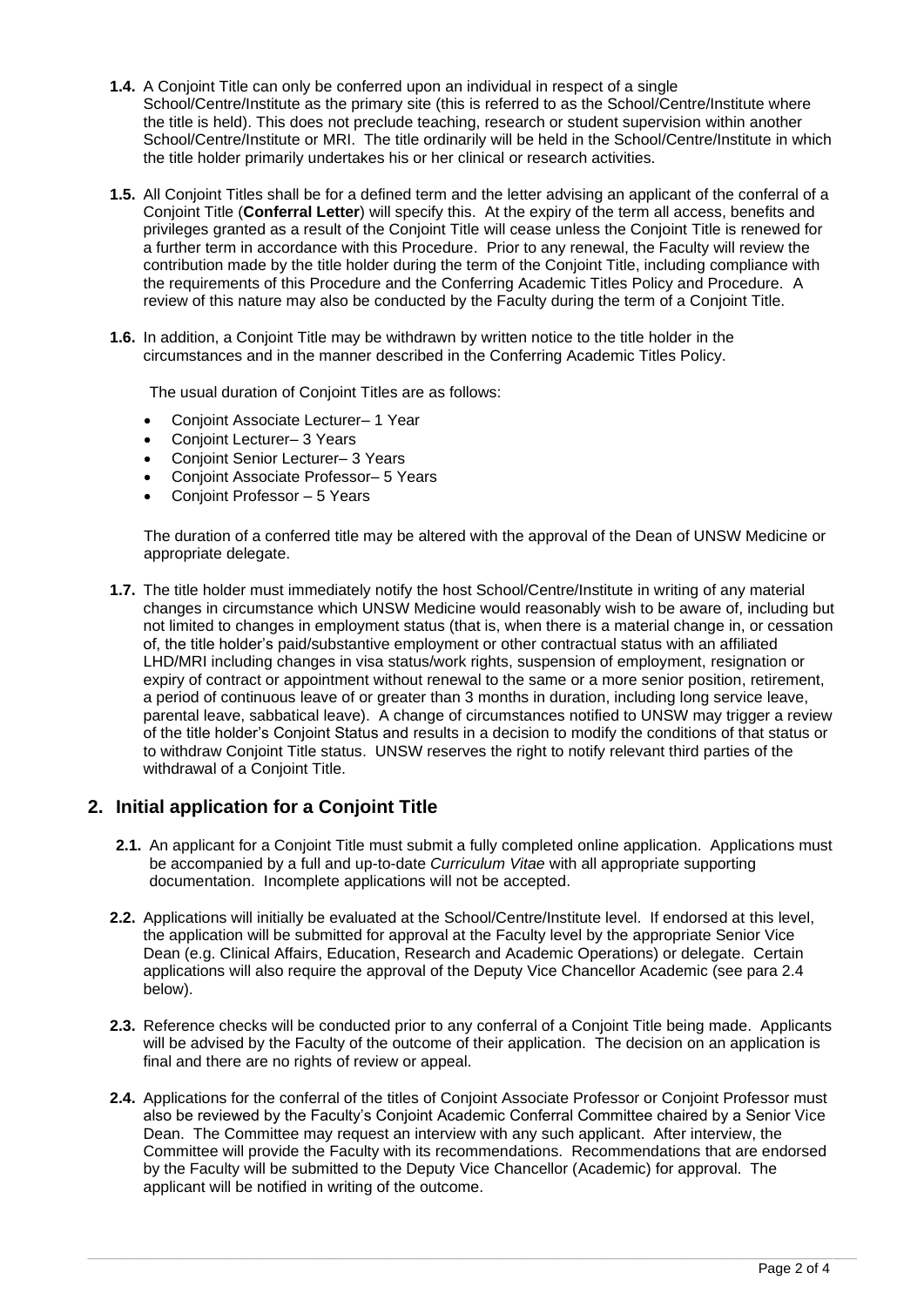# **3. Contribution Expectations**

**3.1.** Throughout the Conferral Period, Conjoint Title holders are expected to demonstrate sustained contributions in teaching and/or research. The nature and extent of contributions will be considered in any review by the School/Centre/Institute during the Conferral Period, and on any application for renewal.

## **4. Renewals**

- **4.1.** At least two months prior the end of each Conferral Period, the School/Centre/Institute office will notify the title holder of the expiry date. If the Conjoint Title holder would like the Conferred Title to continue for a further period, an online renewal application must be submitted at least 4 weeks prior the end of the current Conferral Period. An updated CV must also be submitted with the online renewal application.
- **4.2.** Any renewal of Conjoint Status must be based on demonstrated, significant and sustained contributions throughout the prior Conferral Period.
- **4.3.** Renewal applications submitted online will be assessed (including the verification of contributions) at the School/Centre/Institute level by the Head of School/Centre/Institute or Delegate. The process to renew a conferral of a Conjoint Title will be the same as set out in Section 2 except that interviews may not be required.

# **5. Application for Progression**

- **5.1.** Progression rounds for each category of Conjoint Title holder will be conducted once per year.
- **5.2.** The holder of a Conjoint Title may apply for progression. The assessment of such a progression request will be based upon demonstrated evidence of an upward trajectory in contribution (and compliance with all UNSW requirements) since the date the current title was conferred or last renewed.
- **5.3.** Discussions with the Head of School/Centre/Institute regarding progression should take place well in advance of preparing an application. This must include sufficient time for a Head of School/Centre/Institute to complete the required statement of support for progression.
- **5.4.** A Conjoint progression online application form must be completed, indicating the current title conferred and the new title being sought. Applicants must also submit all supporting documentation to the relevant School/Centre/Institute for endorsement. Applications that are endorsed by the Head of School/Centre/Institute must also include a recommendation for the appropriate title on progression, which will then be submitted to the Faculty of Medicine for approval or progression interview.
- **5.5.** The following table lists the cut-off and other key dates. Late applications will not be accepted.

| <b>For Progression</b><br>to: | <b>Submission to</b><br>host School | <b>School</b><br>submission to<br><b>Faculty</b> | <b>Faculty</b><br>Consideration, or<br><b>Faculty</b><br>endorsement for<br><b>DVCA</b><br><b>Consideration</b> | <b>Effective date</b><br>of progression<br>- if approved |
|-------------------------------|-------------------------------------|--------------------------------------------------|-----------------------------------------------------------------------------------------------------------------|----------------------------------------------------------|
| Lecturer                      | First week August                   | August                                           | October                                                                                                         | January                                                  |
| Senior Lecturer               | First week April                    | April                                            | June                                                                                                            | January                                                  |
| Associate<br>Professor        | First week May                      | May                                              | August                                                                                                          | January                                                  |
| Professor                     | First week July                     | Julv                                             | October                                                                                                         | January                                                  |

**5.6.** The Conjoint Progression Committee will consist of a Senior Vice Dean (as Chair) or delegate, and up to 5 committee members from the Faculty, nominated by the Dean. Members will have expertise in reviewing contributions in teaching and research; and will hold at least the same academic title as

 $\_$  , and the set of the set of the set of the set of the set of the set of the set of the set of the set of the set of the set of the set of the set of the set of the set of the set of the set of the set of the set of th